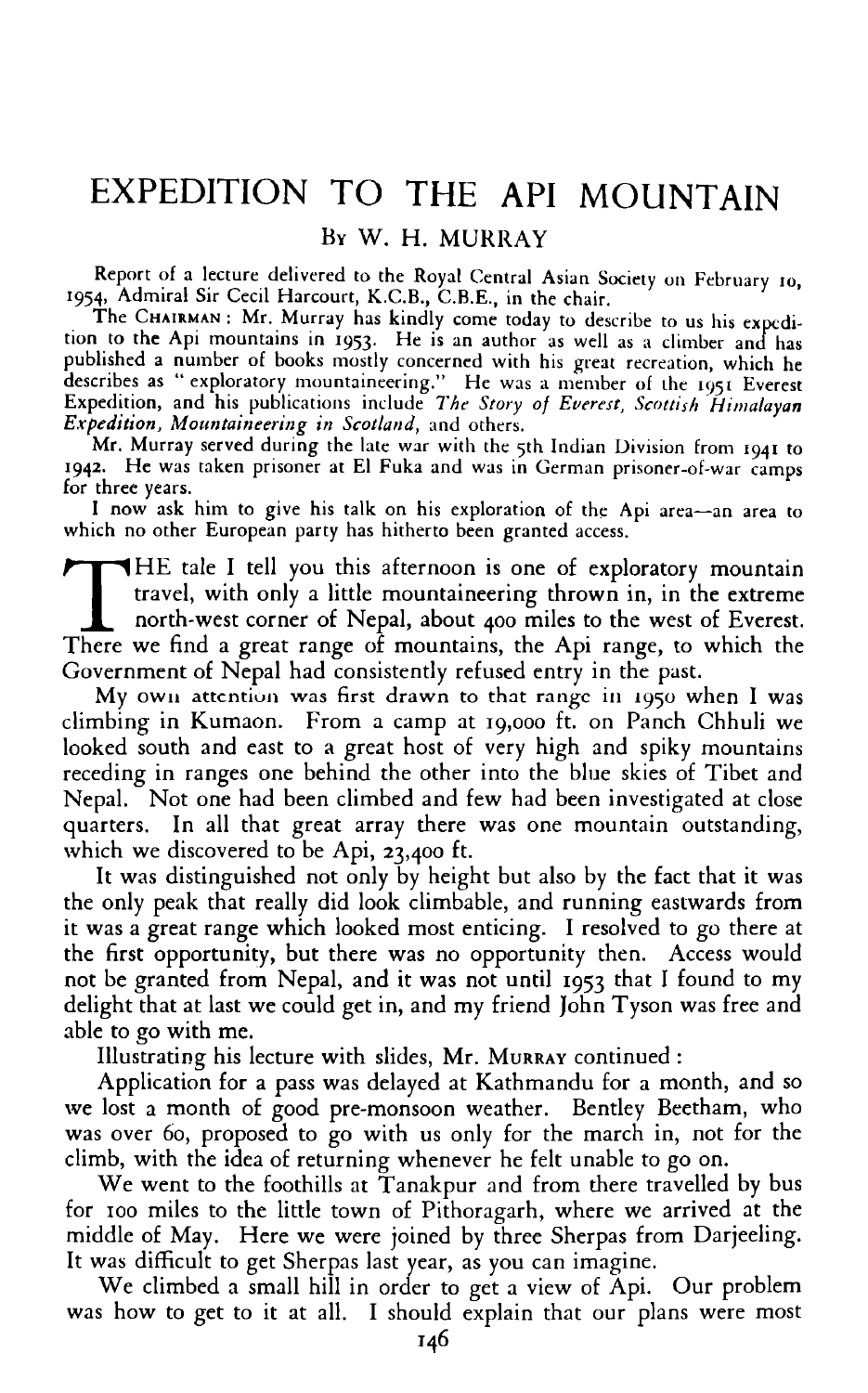uncertain. The range of Api is divided into two parts by the Seti river, and it is the left-hand part on the map which I am calling the Api range.

The obvious way to approach Api is to go up the Kali river by the trade route on the Indian side and then cross into Nepal to reach the north side of Api. Unfortunately, the Indian Government will not now allow foreigners to travel within thirty miles of Tibet by the Kali route, **SO** we had to approach it on the Nepalese side.

No route was known there. We were told there was no possibility of getting a route along the Nepalese side of the gorge. However, assuming we did get there, we would try to climb from the north-west side and then to get a pass over the range to get south. We could not come back by the way we went in. The ravines would be flooded by the monsoon rains.

Longstaff and Gansser and others said they did not think there was a pass.  $\overline{A}$  great deal was thus left to chance. The truth is that a trip like this one must start out with a very great trust in Providence. Without that trust one must stay at home.

On May 23 we set out from I'ithoragarh, striking north-east along the hill ridges for two days. On the tracks was an incongruous combination of pine trees and cacti in bloom. We were travelling now not only with the three Sherpas but also with eighteen Dhotials, for we had 1,200 lb. of baggage.

Then we descended 2,000 ft. to the Kali river. The heat was so great in the latter part of May—the altitude was only  $2,000$  ft.—that the Dhotials actually ran from one patch of shade to another because the soles of their feet were getting burnt on the stones.

At the village of Darchula we had to cross the river into Nepal. It is necessary to cross at dawn, for the Kali is a glacier river which swells immediately after sunrise. The bridge is frequently swept away. The men of Darchula told us we should not find a route up the east side of the Kali and laughed derisively when they heard of our plan. They said that our route was for goats, not men.

At first the tracks in Nepal were as bad as we had been promised. We could average only about six miles a day. Our habit was to rise at four a.m. in order to get the day's march finished by noon, after which we were immobilized by heat. We were very fortunate with our porters. The Dhotials especially were outstandingly good men.

After seven days of travel we came to the village of Dumling, where we saw a man threshing barley. It was the first time 1 had seen a hillman working while women looked on. The Dhotials were scandalized.

At this village Beetham was not at all well. He had been unable to digest the native food and now had to return. Tyson and I continued alone.

From this point the track ceased and we had very difficult ground ahead of us, across cliffs and ridges dropping 15,ooo ft. from the summit of Api into the Kali gorge. Our men would not carry more than 40-lb. loads and so we had to engage more men from the village. We averaged about two miles a day. We found goat tracks and ledges which we followed without once having to spend a day reconnoitring the route ahead. We could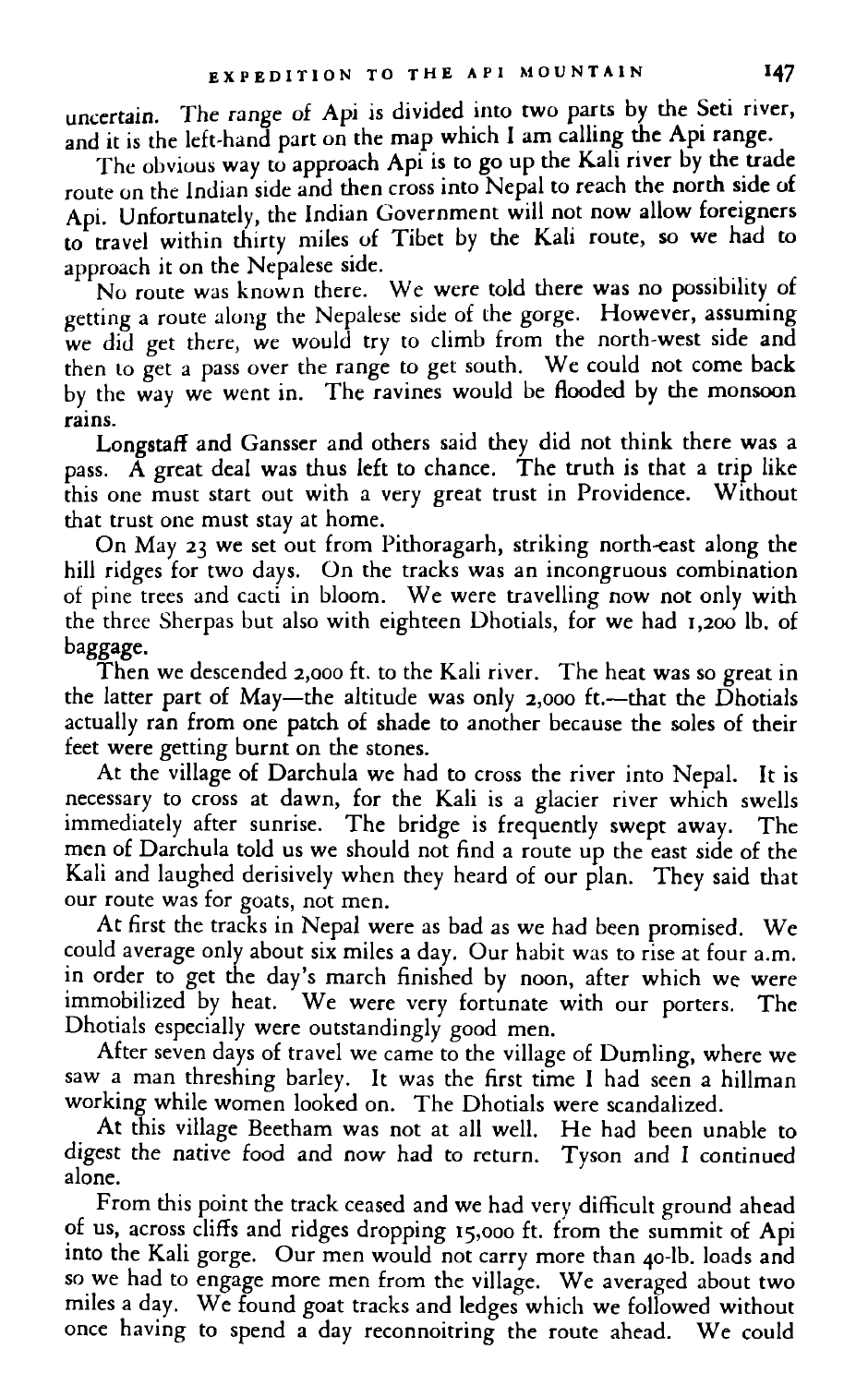hardly say from one day to the next whether we were going to get through, but never did we have difficult rock climbing. We had short stretches, of 40 or 50 ft., when we had to use our hands as well as our feet, but apart from that all went well.

Every day we had to climb many thousands of feet up and down over the butt-ends of the spurs and ridges falling from Api into the gorge, until, after fourteen days' travel, we at last broke through to the north-west side of Api. We then climbed south-eastwards into the heart of the Api valley in order to reach the foot of our mountain. We camped at 12,000 ft. All around us were alpine flowers-the purple primula, yellow anemones and potentillas. At this point we sent back fifteen of our eighteen Dhotials and kept only three of the best.

1 like these Dhotials even better than the Sherpas. (They are better rock climbers but not nearly so good on snow and ice.) The Sherpas, in my opinion, are becoming spoilt by the big expeditions and are anything but the thrifty and honest men they once were. I am speaking of the Darjeeling men, and grant that there are exceptions.

Directly above us rose a great step in the valley, which we climbed in order to get to a long and flat terrace above, where we pitched our base camp. Tyson at this point was not at all well, so I went myself up the glacier, following the moraine for three miles till I came to the upper basin.

The wall of Api rises from here to a greater height and is more heavily iced than the flank of Everest from the West Cwm. Our only possibility was to get up the ice-fall by which the ice-cap discharges into the basin. The ice-fall, which I reckon to be about 4,000 ft., lies at a very high angle.

I approached more closely to the end of the moraine and thought that possibly if there was no route up the ice-fall we could climb the rock ridge to the left of it. I went to the foot of the ice-fall and looked up, but came to the conclusion there was no hope of a route. The angle was far too high for laden porters. While I was considering this point a great chunk of the ice-cap broke off. One half went to the right and the other swept over the rock ridge to the left. That put any idea of an ascent by the rocks to the left out of my mind. I cannot show photographs of that incident : I was running for my life.

We went back to our original base camp. Tyson also went up to the basin and agreed there was no route there. Back in camp Tyson spent a lot of time collecting alpine plants and flowers. We had contracted with the British Museum to collect alpine flowers and insects, including butterflies, because no collecting had been done here before.

We now leave the Api valley and go into the parallel Nampa valley, in hope of making a fresh attempt to climb Api. The Tibetan frontier is just about 7 miles to the north. Our height now is 11,000 ft. On the pastures we met many Tibetan shepherds. The monsoon broke over the main range on June **13.** We had a week of very bad weather. (We reckoned that after the first onslaught the monsoon would withdraw behind the Api range, which would act as a gigantic dam, and that proved to be so.) Meantime we climbed very high on to the north side of the valley, and from there could reconnoitre Api to our south.

Our hope was to be able to climb up a glacier and find a way on to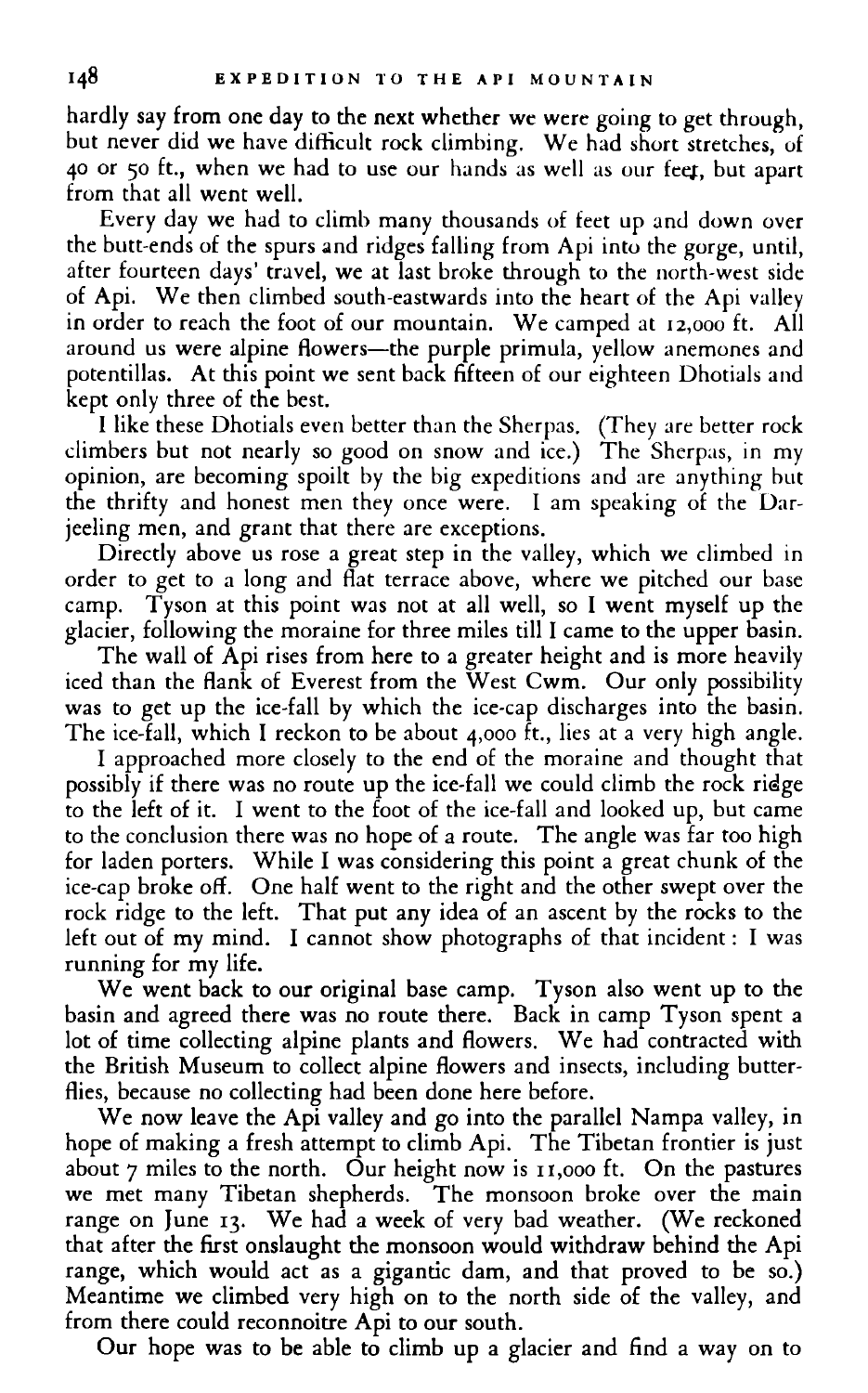Api's east ridge. As we moved along the hillside we saw how hopeless that was. Between the glacier basin and the ridge stood a sheer ice-wall of 2,000 ft.

Looking directly up the Nampa valley to the eastern range the peaks looked very spiky. What alarmed us was that there was no evidence anywhere of a pass, by which we could return southwards. We could not go to India, nor to Tibet, nor down the Kali, and we were determined not to stay where we were until the end of the monsoon. So we decided to go straight back to the Tinkar valley on the north side of Api and explore the rest of the range with all speed.

'The Tinkar valley runs eastwards to the Tibetan frontier. The people **of** the valley assured us that there was no pass across the range. We must, they said, turn the range by climbing up the Tinkar valley to a pass on the Tibetan frontier, then travel south-east to a pass at 20,000 ft., which would allow us to break south again into Nepal.

The local policeman assured us that, although there were Chinese troops across the frontier, we would be travelling three days in the no man's land along the frontier, and we had his blessing. He advised us to keep very clear of any Chinese troops we might encounter.

We stopped for a couple of days at Tinkar village while we considered the position. We decided that rather than head for the Tibetan frontier we should first of all explore another valley-the Yokanadi-running into the heart of the range. A shepherd told us he thought there might be a pass at the head of that valley. We moved off and travelled two days up the Yokanadi.

Great though the merits of the valley were, they did not include a pass. However, one morning at dawn we looked up a side ravine and saw what looked like a promising pass above it. Straight away we climbed up and pitched a camp at 16,000 ft.

At this point I was confined to my tent with a high temperature, but Tyson went ahead into the upper glacier-basin with one Sherpa and enjoyed some good climbing. The trouble was that the monsoon was now on, the climate warmer, and the snow accordingly very avalanchy. He failed to find a pass, for the promising col was excessively dangerous and steep. To the right of the col is a peak of some 20,000 ft. and this he was able to climb by its north ridge.

Never had we seen such discouraging mountains as we saw round Api. It is important to remember that Mt. Everest is only one great peak among many thousands, few of which have been climbed and many of which are in fact unclimbable.

I was now much better and we withdrew to the Tinkar valley and there we came to terms with the Tinkar men. They agreed to carry our loads along the Tibetan frontier. They knew the route. There was no track, of course. They could give us only five men, so with our six permanent staff we had eleven. But we needed seventeen.

We split the party. We sent the head Sherpa with half the baggage and several Tibetan porters into India. (He was free to go there if no white men accompanied him.) He had orders to travel down the Kali, cross into Nepal south of the main range, and rejoin us in three weeks at a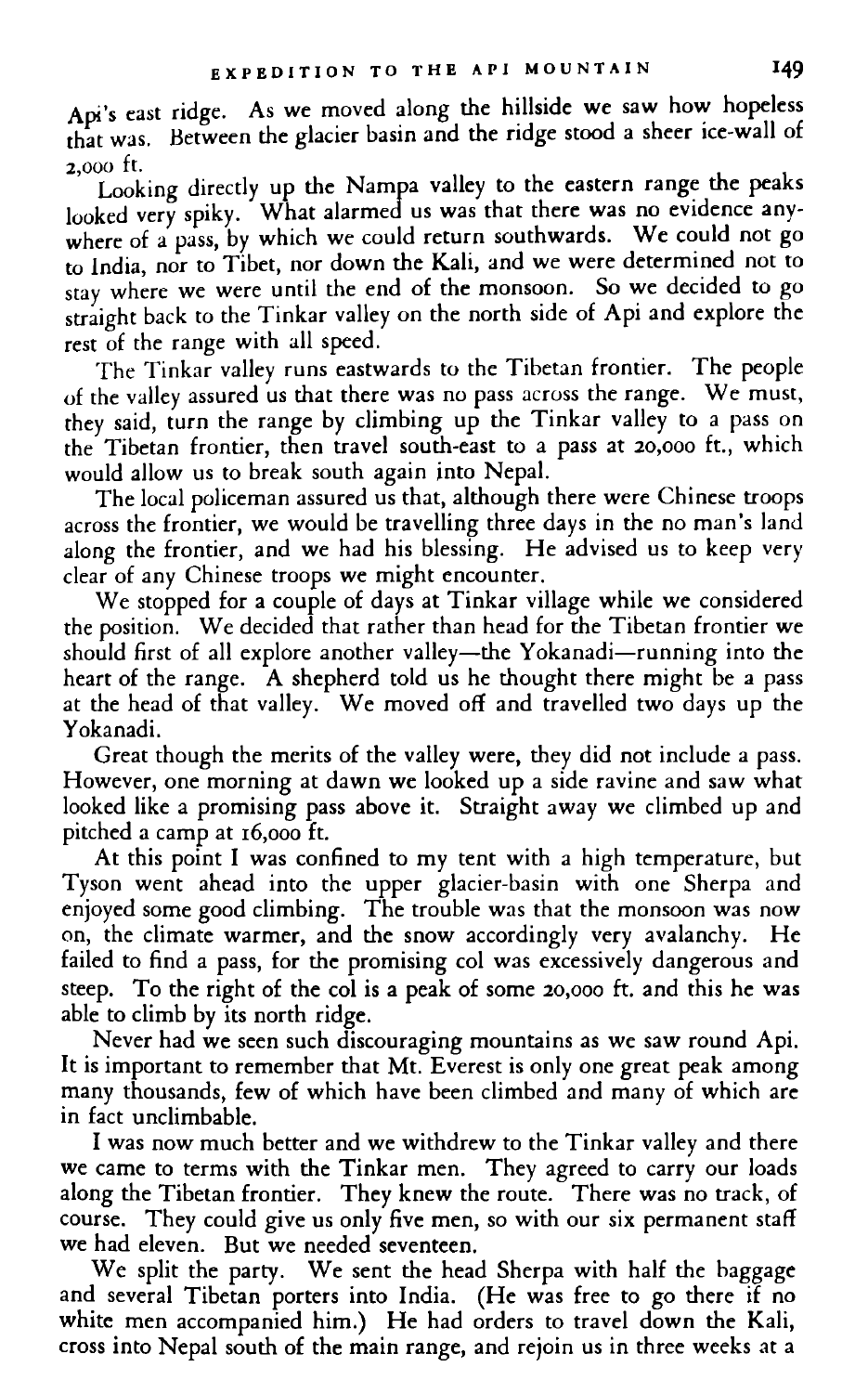village named Chaubisho. The rest of us set off for the Tibetan frontier pass.

We arrived on the pass on July 6. The Tinkar men decided that, while we had every right to be where we were, it would be better not to have a meeting with the Chinese, and that we should move by night for two nights, which is what we did. We reckoned we should have to travel for three days along the frontier in order to turn the range. The Tinkar men on this journey lived entirely on tea and barley flour.

When the sun set and the last light flamed across the tops, we packed up and began travelling south-eastwards. We went three miles and bivouacked. All next day we lay up in a hollow at 16,000 ft., then again moved at sunset.

Although we journeyed by night and there was no moon, wc had no difficulty in covering the very rough ground. The Milky Way streamed across the sky like a sunlit cumulus cloud, and stars hung with threedimensional solidity, like lamps, so we had plenty of light.

After a couple of nights we were free to move by day and for three days travelled up a great glacier valley to the Urai Lagna pass at 19,500 ft. Thence we dropped 11,000 ft. into the basin of the Seti river. As soon as we started going south we ran into the monsoon. We had torrential rain throughout our thirty-two-mile journey to the first village, called Dhuli, at 9,000 ft. It was very hard going.

When we arrived in this village, the first outpost of civilization, we were the first white men ever to enter the district. The womenfolk took one startled look, then dropped everything and bolted indoors. The men, however, were more friendly and eventually the women came out, too. These peop one startled look, then dropped everything and bolted indoors. The men, These people did not know the use of money. All their trade is by barter. They sold us food, but only to oblige us. They took rupees, but explained they were not of any practical value to them.

We stayed for four days waiting for a clearance in the weather. The rain was incessant. But far away to the south we could see occasiona1 patches of blue sky and we decided to go south at once. We engaged Dhuli men who came reluctantly, fearing the heat of the lower valleys. The tracks were very bad and could not be used even by ponies; only goats could be used as pack-animals. As we descended the tracks greatly improved but also it became excessively warm. We could not get the men to go more than five miles a day, although the tracks were now better.

At last we came to Chainpur, the metropolis of West Nepal. The Dhotials had spoken with awe of this town where everything a white sahib could want would be found and where there were merchants who wore spectacles on their noses and kept accounts on paper. We approached Chainpur through paddy-fields and at last the great town came into sight. It turned out to be a village of quite modest size.

When we got into the heart of it we were surrounded by small boys speaking English. We were introduced to His Highness the Rajah of Bajang, on whose ground we had been moving since crossing the Urai Lagna. He was in his summer residence. He had started up the first school in north-west Nepal with 300 boys and eight masters, and English figured in the curriculum. Within the last year he had also started the